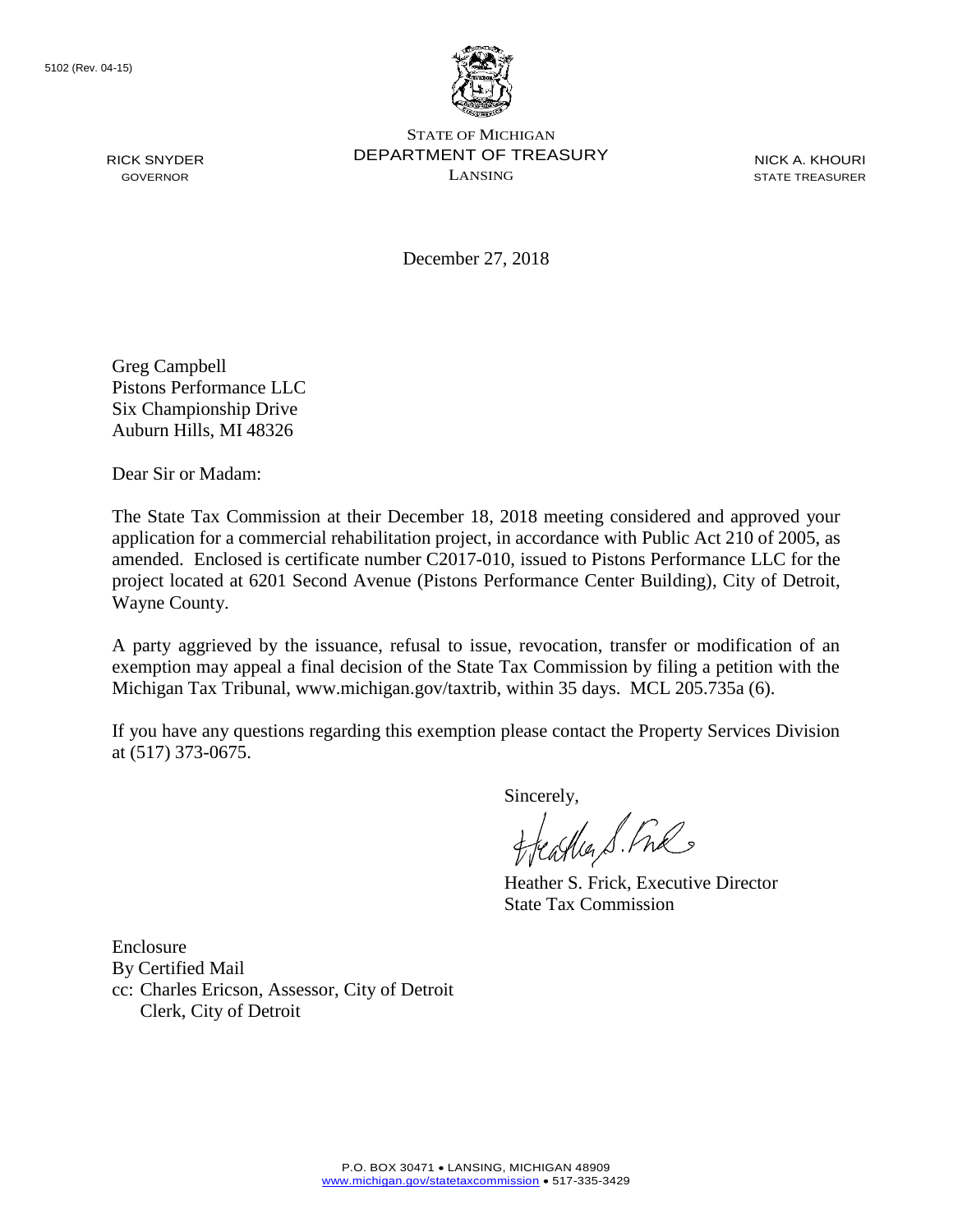

Pursuant to the provisions of Public Act 210 of 2005, as amended, the State Tax Commission hereby issues a Commercial Rehabilitation Exemption Certificate for the commercial property, as described in the approved application, owned by **Pistons Performance LLC**, and located at **6201 Second Avenue (Pistons Performance Center Building)**, **City of Detroit**, County of Wayne, Michigan.

This certificate provides the authority for the assessor to exempt the commercial property for which this Commercial Rehabilitation Exemption Certificate is in effect, but not the land on which the rehabilitated facility is located or the personal property, from ad valorem taxation. This certificate further provides the authority to levy a specific tax known as the Commercial Rehabilitation tax.

This certificate, unless revoked as provided by Public Act 210 of 2005, as amended, shall remain in force for a period of **10** year(s);

#### **Beginning December 31, 2018, and ending December 30, 2029.**

The real property investment amount for this obsolete facility is **\$65,000,000**.

The frozen taxable value of the real property related to this certificate is **\$0**.

This Commercial Rehabilitation Exemption Certificate is issued on **December 18, 2018**.



 $84562-6$ 

Douglas B. Roberts, Chairperson State Tax Commission

Emily el. Leik

Emily Leik Michigan Department of Treasury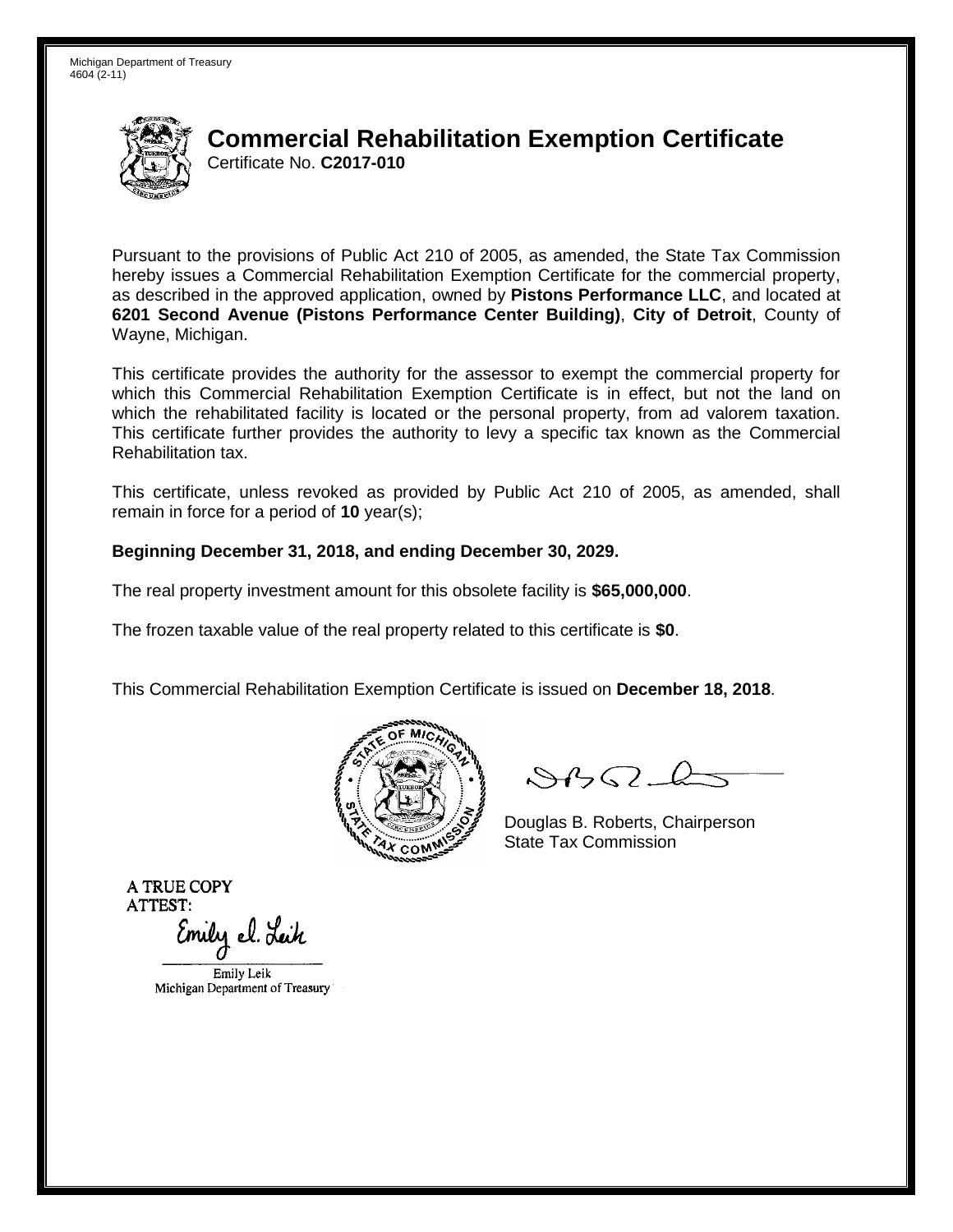

STATE OF MICHIGAN DEPARTMENT OF TREASURY LANSING

NICK A. KHOURI STATE TREASURER

December 27, 2018

Mark Lemoine Fifth Level Hospitality, Inc. 3527 Coloma Road Benton Harbor, MI 49022

Dear Sir or Madam:

The State Tax Commission at their December 18, 2018 meeting considered and approved your application for a commercial rehabilitation project, in accordance with Public Act 210 of 2005, as amended. Enclosed is certificate number C2018-007, issued to Fifth Level Hospitality, Inc. for the project located at 3527 Coloma Road, Township of Hagar, Berrien County.

A party aggrieved by the issuance, refusal to issue, revocation, transfer or modification of an exemption may appeal a final decision of the State Tax Commission by filing a petition with the Michigan Tax Tribunal, www.michigan.gov/taxtrib, within 35 days. MCL 205.735a (6).

If you have any questions regarding this exemption please contact the Property Services Division at (517) 373-0675.

Sincerely,

Heather S. Fre

Heather S. Frick, Executive Director State Tax Commission

Enclosure By Certified Mail cc: Nancy L. Williams, Assessor, Township of Hagar Clerk, Township of Hagar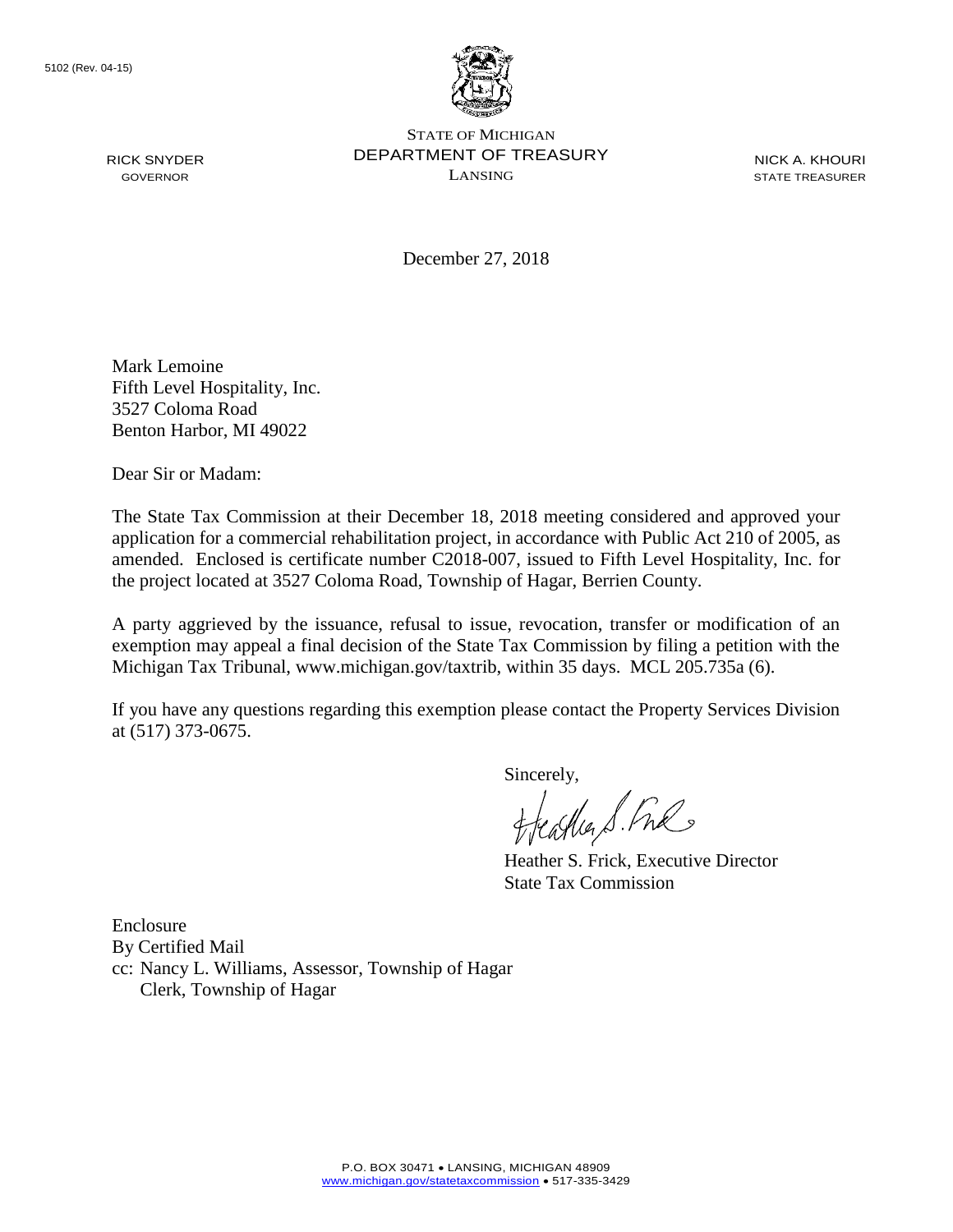

Pursuant to the provisions of Public Act 210 of 2005, as amended, the State Tax Commission hereby issues a Commercial Rehabilitation Exemption Certificate for the commercial property, as described in the approved application, owned by **Fifth Level Hospitality, Inc.**, and located at **3527 Coloma Road**, **Township of Hagar**, County of Berrien, Michigan.

This certificate provides the authority for the assessor to exempt the commercial property for which this Commercial Rehabilitation Exemption Certificate is in effect, but not the land on which the rehabilitated facility is located or the personal property, from ad valorem taxation. This certificate further provides the authority to levy a specific tax known as the Commercial Rehabilitation tax.

This certificate, unless revoked as provided by Public Act 210 of 2005, as amended, shall remain in force for a period of **10** year(s);

#### **Beginning December 31, 2018, and ending December 30, 2028.**

The real property investment amount for this obsolete facility is **\$321,350**.

The frozen taxable value of the real property related to this certificate is **\$287,633**.

This Commercial Rehabilitation Exemption Certificate is issued on **December 18, 2018**.



 $84562-6$ 

Douglas B. Roberts, Chairperson State Tax Commission

Emily Leik Michigan Department of Treasury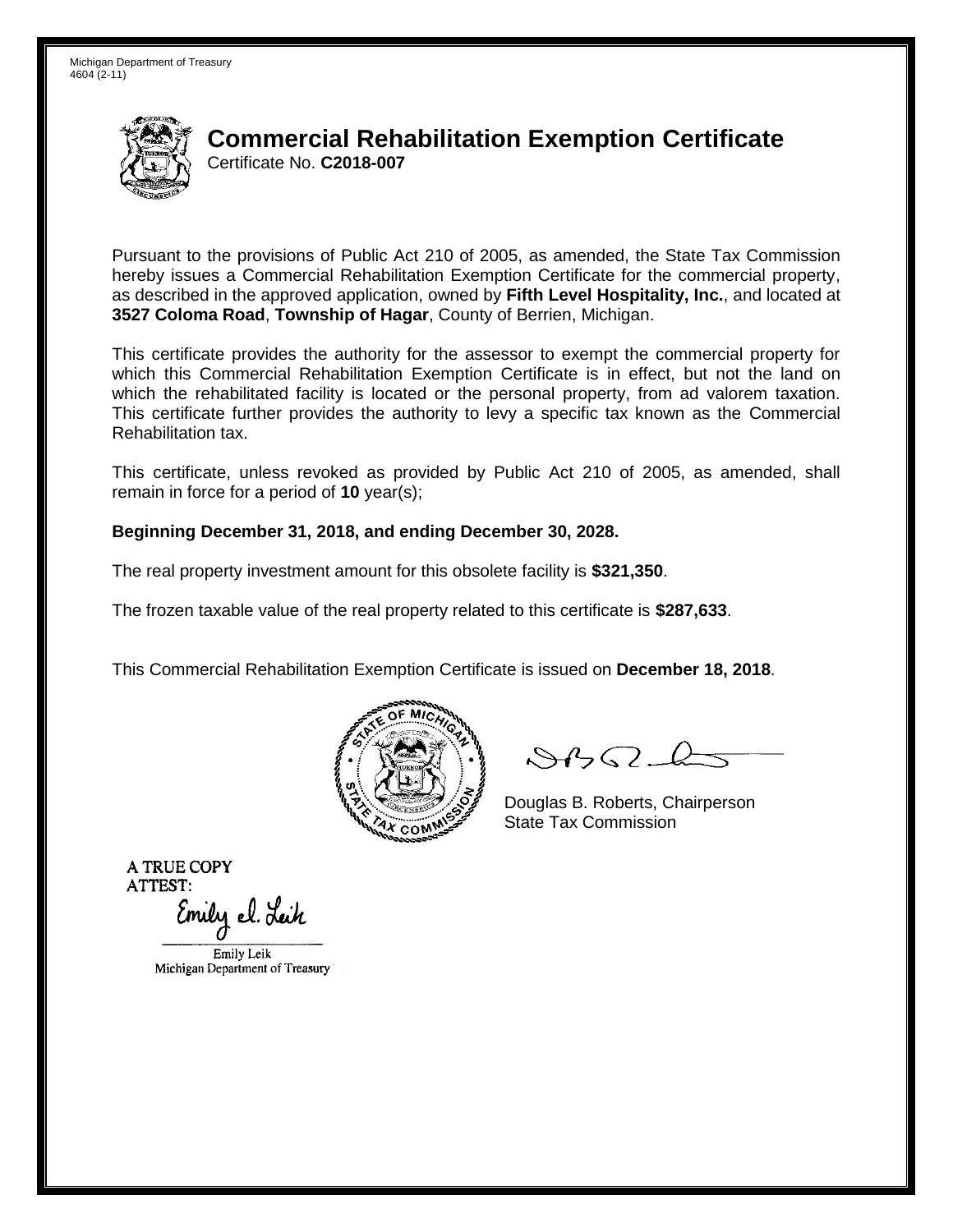

NICK A. KHOURI STATE TREASURER

December 27, 2018

Steve Bentley Pyramid Development Co, LLC 630 Woodward Avenue Detroit, MI 48226

Dear Sir or Madam:

The State Tax Commission at their December 18, 2018 meeting considered and approved your application for a commercial rehabilitation project, in accordance with Public Act 210 of 2005, as amended. Enclosed is certificate number C2018-013, issued to Pyramid Development Co, LLC for the project located at 321 West Lafayette Boulevard (Floors SB-3), City of Detroit, Wayne County.

A party aggrieved by the issuance, refusal to issue, revocation, transfer or modification of an exemption may appeal a final decision of the State Tax Commission by filing a petition with the Michigan Tax Tribunal, www.michigan.gov/taxtrib, within 35 days. MCL 205.735a (6).

If you have any questions regarding this exemption please contact the Property Services Division at (517) 373-0675.

Sincerely,

caller S. Free

Heather S. Frick, Executive Director State Tax Commission

Enclosure By Certified Mail cc: Charles Ericson, Assessor, City of Detroit Clerk, City of Detroit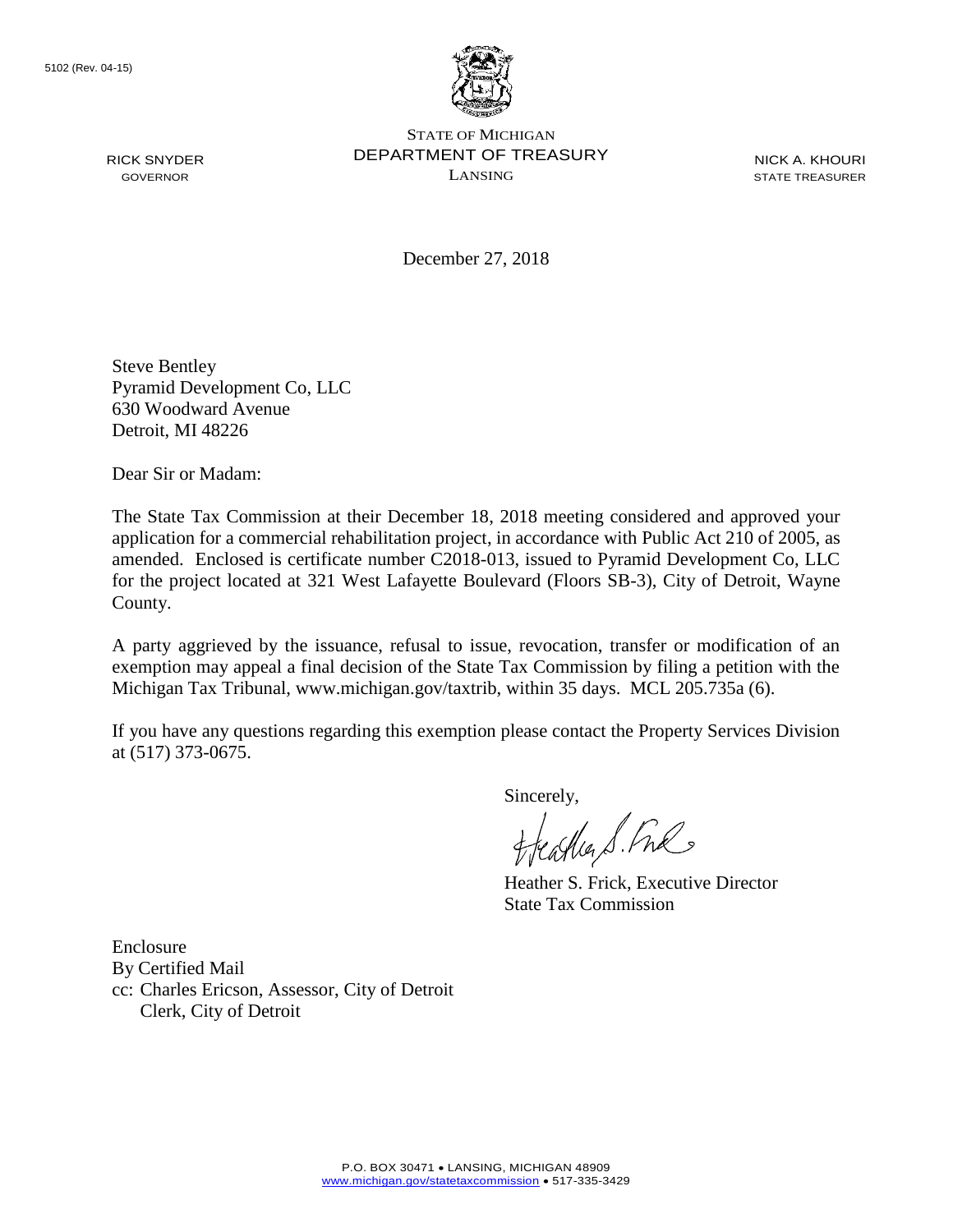

Pursuant to the provisions of Public Act 210 of 2005, as amended, the State Tax Commission hereby issues a Commercial Rehabilitation Exemption Certificate for the commercial property, as described in the approved application, owned by **Pyramid Development Co, LLC**, and located at **321 West Lafayette Boulevard (Floors SB-3)**, **City of Detroit**, County of Wayne, Michigan.

This certificate provides the authority for the assessor to exempt the commercial property for which this Commercial Rehabilitation Exemption Certificate is in effect, but not the land on which the rehabilitated facility is located or the personal property, from ad valorem taxation. This certificate further provides the authority to levy a specific tax known as the Commercial Rehabilitation tax.

This certificate, unless revoked as provided by Public Act 210 of 2005, as amended, shall remain in force for a period of **10** year(s);

### **Beginning December 31, 2018, and ending December 30, 2028.**

The real property investment amount for this obsolete facility is **\$33,000,000**.

The frozen taxable value of the real property related to this certificate is **\$146,100**.

This Commercial Rehabilitation Exemption Certificate is issued on **December 18, 2018**.



 $84562-6$ 

Douglas B. Roberts, Chairperson State Tax Commission

Emily el. Leik

Emily Leik Michigan Department of Treasury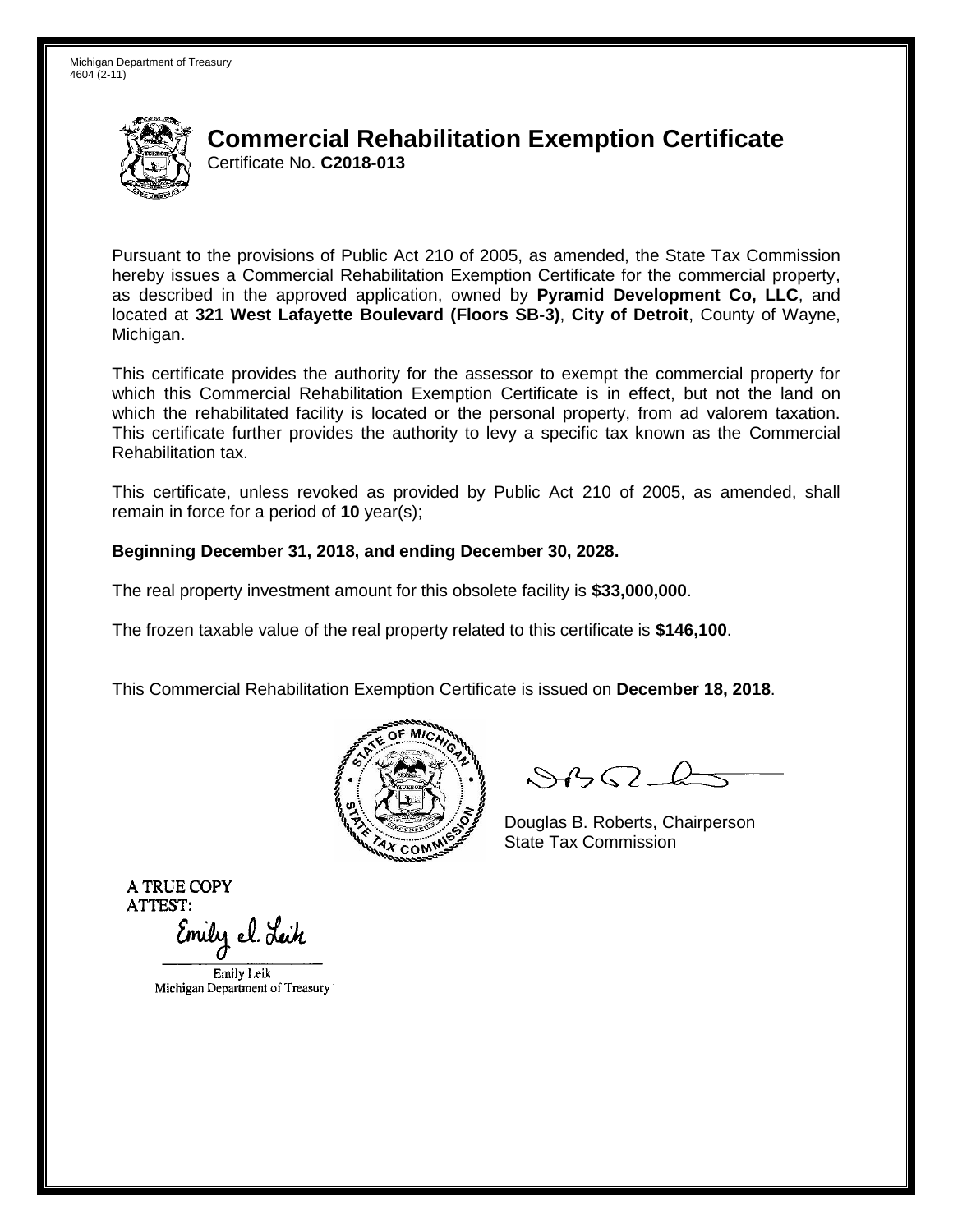

NICK A. KHOURI STATE TREASURER

December 27, 2018

Paul J Fornetti DDS Paul John Fornetti/PJF MT 13:44 Real Estate LLC N4045 Bluffview Drie Iron Mountain, MI 49801

Dear Sir or Madam:

The State Tax Commission at their December 18, 2018 meeting considered and approved your application for a commercial rehabilitation project, in accordance with Public Act 210 of 2005, as amended. Enclosed is certificate number C2018-014, issued to Paul John Fornetti/PJF MT 13:44 Real Estate LLC for the project located at 1001 Cedar Avenue, City of Iron Mountain, Dickinson County.

A party aggrieved by the issuance, refusal to issue, revocation, transfer or modification of an exemption may appeal a final decision of the State Tax Commission by filing a petition with the Michigan Tax Tribunal, www.michigan.gov/taxtrib, within 35 days. MCL 205.735a (6).

If you have any questions regarding this exemption please contact the Property Services Division at (517) 373-0675.

Sincerely,

eagher S. Free

Heather S. Frick, Executive Director State Tax Commission

Enclosure By Certified Mail cc: Patti A. Roell, Assessor, City of Iron Mountain Clerk, City of Iron Mountain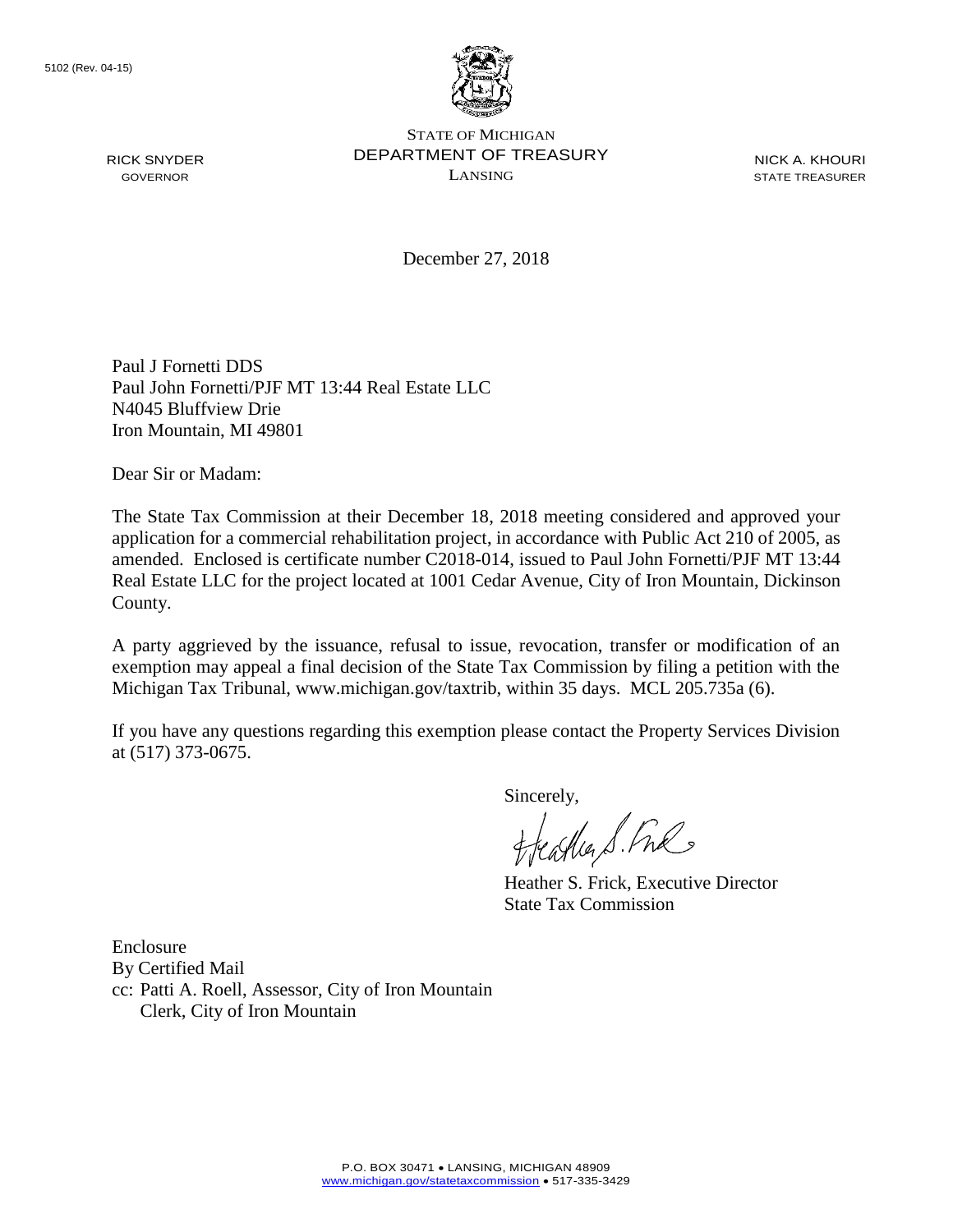

Pursuant to the provisions of Public Act 210 of 2005, as amended, the State Tax Commission hereby issues a Commercial Rehabilitation Exemption Certificate for the commercial property, as described in the approved application, owned by **Paul John Fornetti/PJF MT 13:44 Real Estate LLC**, and located at **1001 Cedar Avenue**, **City of Iron Mountain**, County of Dickinson, Michigan.

This certificate provides the authority for the assessor to exempt the commercial property for which this Commercial Rehabilitation Exemption Certificate is in effect, but not the land on which the rehabilitated facility is located or the personal property, from ad valorem taxation. This certificate further provides the authority to levy a specific tax known as the Commercial Rehabilitation tax.

This certificate, unless revoked as provided by Public Act 210 of 2005, as amended, shall remain in force for a period of **9** year(s);

#### **Beginning December 31, 2018, and ending December 30, 2027.**

The real property investment amount for this obsolete facility is **\$1,059,291**.

The frozen taxable value of the real property related to this certificate is **\$264,965**.

This Commercial Rehabilitation Exemption Certificate is issued on **December 18, 2018**.



 $84562-6$ 

Douglas B. Roberts, Chairperson State Tax Commission

Emily el. Leik

Emily Leik Michigan Department of Treasury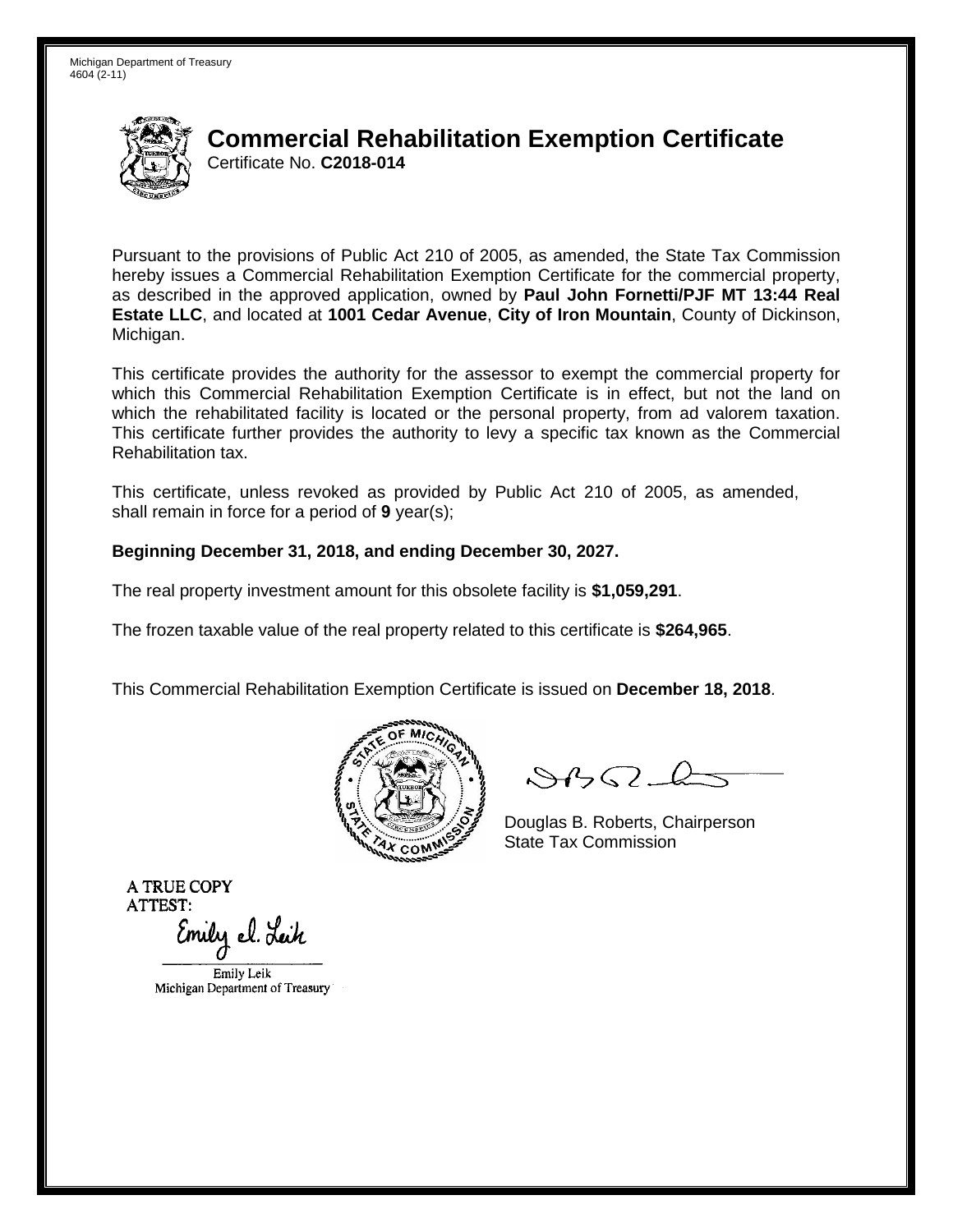

STATE OF MICHIGAN DEPARTMENT OF TREASURY LANSING

NICK A. KHOURI STATE TREASURER

December 27, 2018

Doug Cheney Carpenter Properties of MI, LLC PO Box 745 Perrysburg, OH 43552

Dear Sir or Madam:

The State Tax Commission at their December 18, 2018 meeting considered and approved your application for a commercial rehabilitation project, in accordance with Public Act 210 of 2005, as amended. Enclosed is certificate number C2018-015, issued to Carpenter Properties of MI, LLC for the project located at 1201 Carpenter Avenue, City of Iron Mountain, Dickinson County.

A party aggrieved by the issuance, refusal to issue, revocation, transfer or modification of an exemption may appeal a final decision of the State Tax Commission by filing a petition with the Michigan Tax Tribunal, www.michigan.gov/taxtrib, within 35 days. MCL 205.735a (6).

If you have any questions regarding this exemption please contact the Property Services Division at (517) 373-0675.

Sincerely,

Heather S. Fre

Heather S. Frick, Executive Director State Tax Commission

Enclosure By Certified Mail cc: Patti A. Roell, Assessor, City of Iron Mountain Clerk, City of Iron Mountain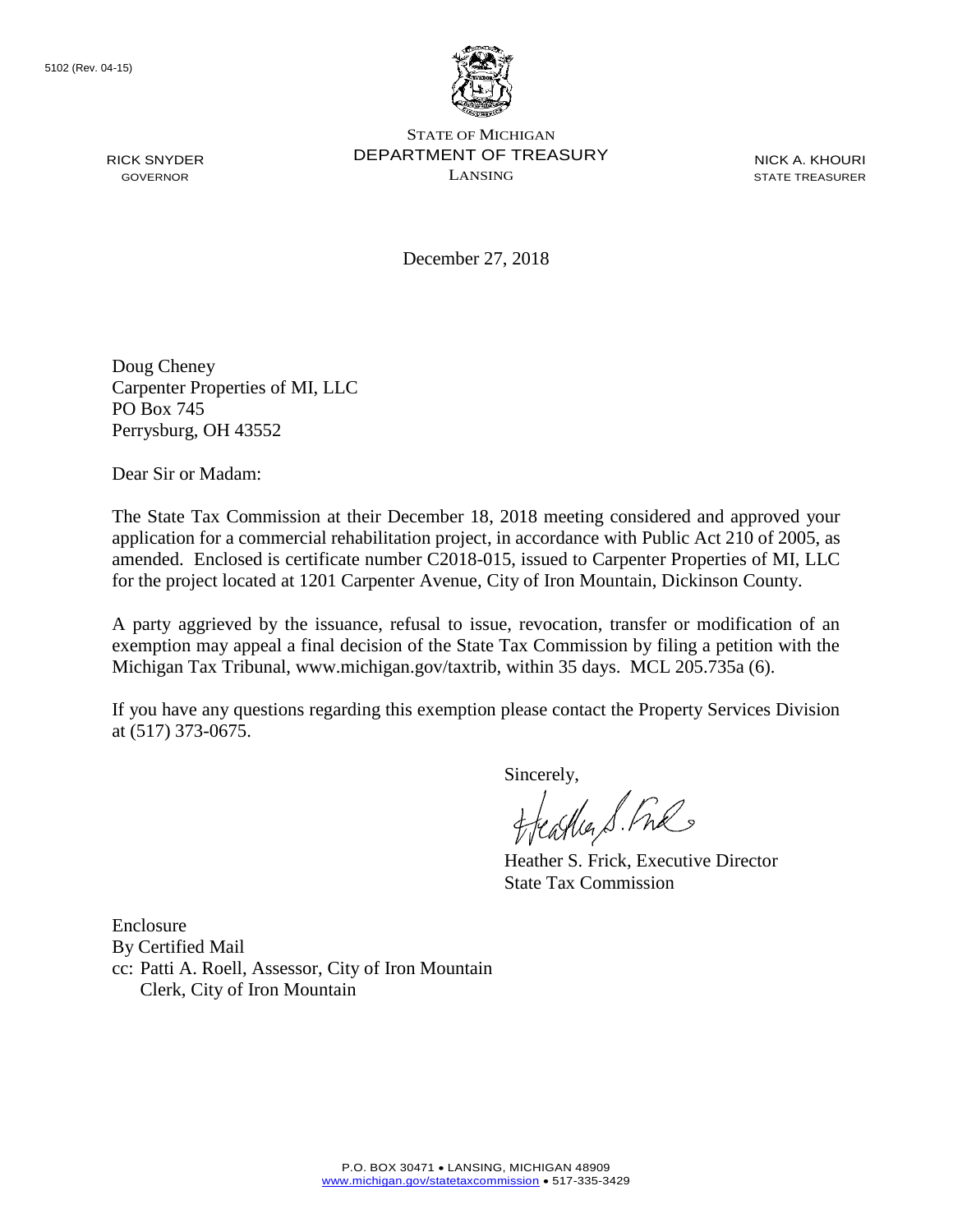

Pursuant to the provisions of Public Act 210 of 2005, as amended, the State Tax Commission hereby issues a Commercial Rehabilitation Exemption Certificate for the commercial property, as described in the approved application, owned by **Carpenter Properties of MI, LLC**, and located at **1201 Carpenter Avenue**, **City of Iron Mountain**, County of Dickinson, Michigan.

This certificate provides the authority for the assessor to exempt the commercial property for which this Commercial Rehabilitation Exemption Certificate is in effect, but not the land on which the rehabilitated facility is located or the personal property, from ad valorem taxation. This certificate further provides the authority to levy a specific tax known as the Commercial Rehabilitation tax.

This certificate, unless revoked as provided by Public Act 210 of 2005, as amended, shall remain in force for a period of **6** year(s);

#### **Beginning December 31, 2018, and ending December 30, 2024.**

The real property investment amount for this obsolete facility is **\$170,000**.

The frozen taxable value of the real property related to this certificate is **\$101,744**.

This Commercial Rehabilitation Exemption Certificate is issued on **December 18, 2018**.



 $84562-6$ 

Douglas B. Roberts, Chairperson State Tax Commission

Emily el. Leik

Emily Leik Michigan Department of Treasury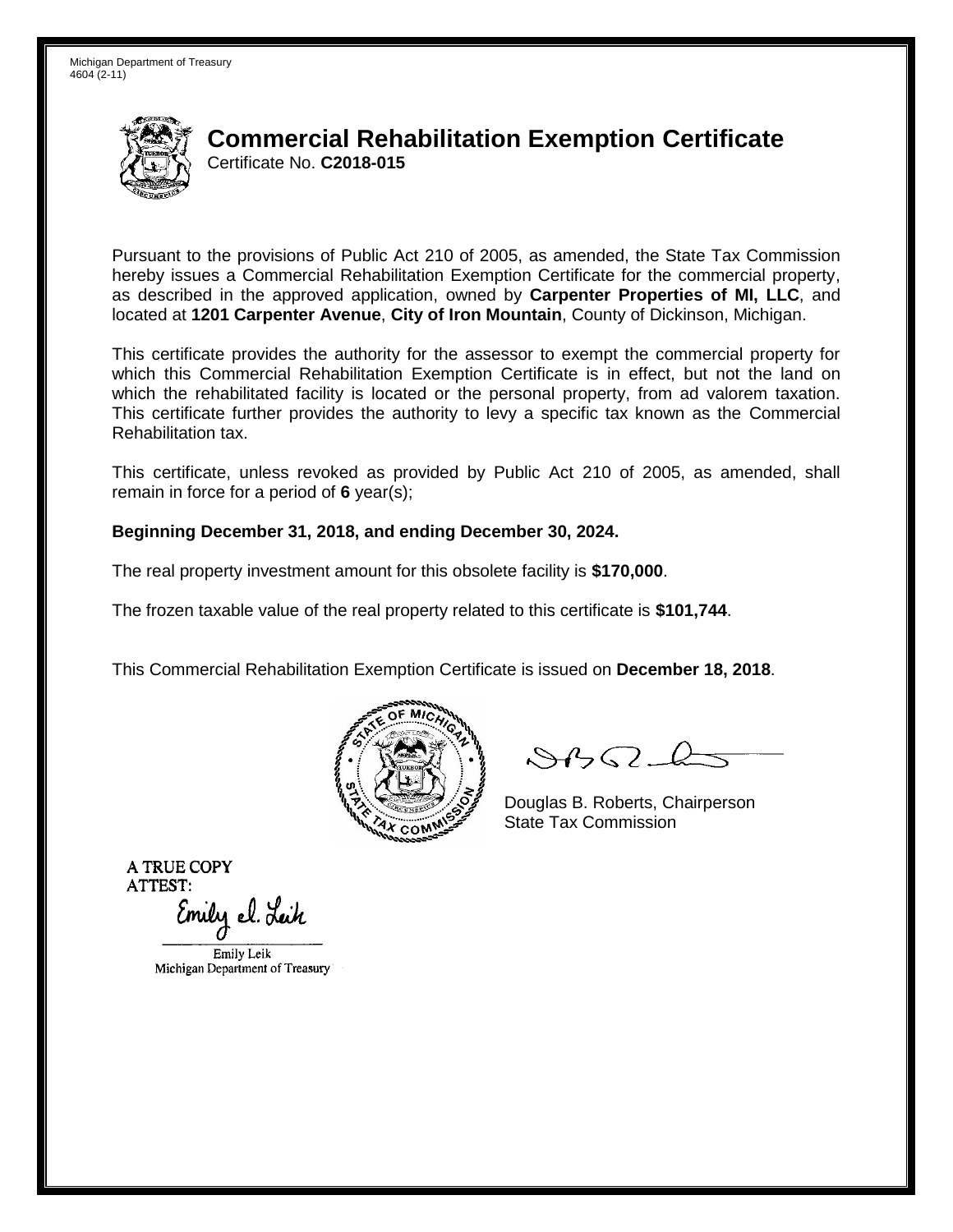

STATE OF MICHIGAN DEPARTMENT OF TREASURY LANSING

NICK A. KHOURI STATE TREASURER

December 27, 2018

Dean Bach Bucaroo Too 6054 Glen Eagles Drive Gaylord, MI 49735

Dear Sir or Madam:

The State Tax Commission at their December 18, 2018 meeting considered and approved your application for a commercial rehabilitation project, in accordance with Public Act 210 of 2005, as amended. Enclosed is certificate number C2018-017, issued to Bucaroo Too for the project located at 4029 Old 27 South & Parcel 2A (010-028-200-020-02), Township of Bagley, Otsego County.

A party aggrieved by the issuance, refusal to issue, revocation, transfer or modification of an exemption may appeal a final decision of the State Tax Commission by filing a petition with the Michigan Tax Tribunal, www.michigan.gov/taxtrib, within 35 days. MCL 205.735a (6).

If you have any questions regarding this exemption please contact the Property Services Division at (517) 373-0675.

Sincerely,<br>Heather S. Ful

Heather S. Frick, Executive Director State Tax Commission

Enclosure By Certified Mail cc: Jason G. Woodcox, Assessor, Township of Bagley Clerk, Township of Bagley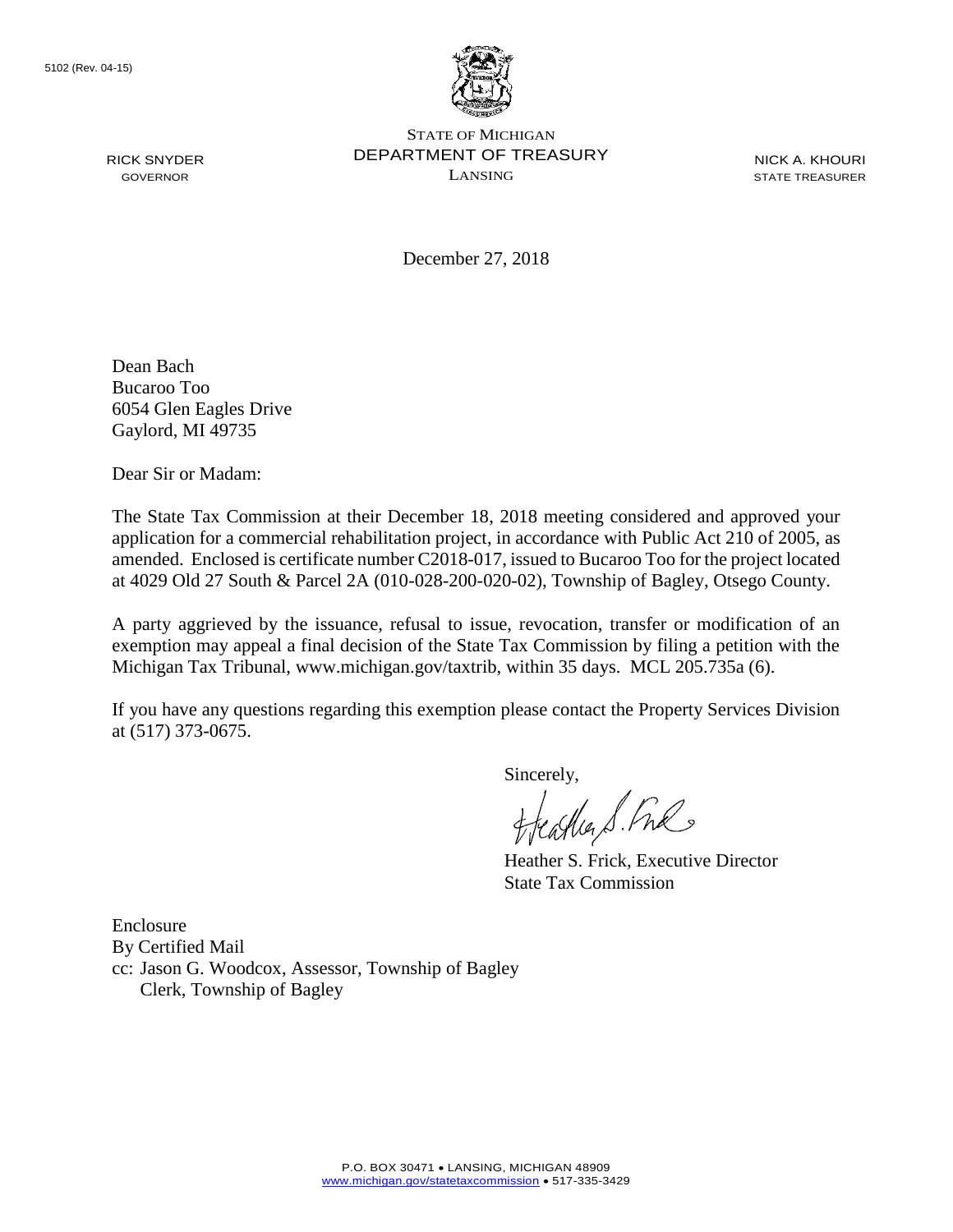

Pursuant to the provisions of Public Act 210 of 2005, as amended, the State Tax Commission hereby issues a Commercial Rehabilitation Exemption Certificate for the commercial property, as described in the approved application, owned by **Bucaroo Too**, and located at **4029 Old 27 South & Parcel 2A (010-028-200-020-02)**, **Township of Bagley**, County of Otsego, Michigan.

This certificate provides the authority for the assessor to exempt the commercial property for which this Commercial Rehabilitation Exemption Certificate is in effect, but not the land on which the rehabilitated facility is located or the personal property, from ad valorem taxation. This certificate further provides the authority to levy a specific tax known as the Commercial Rehabilitation tax.

This certificate, unless revoked as provided by Public Act 210 of 2005, as amended, shall remain in force for a period of **2** year(s);

#### **Beginning December 31, 2018, and ending December 30, 2020.**

The real property investment amount for this obsolete facility is **\$1,069,642**.

The frozen taxable value of the real property related to this certificate is **\$107,600**.

This Commercial Rehabilitation Exemption Certificate is issued on **December 18, 2018**.



 $84562-6$ 

Douglas B. Roberts, Chairperson State Tax Commission

Emily el. Leik

Emily Leik Michigan Department of Treasury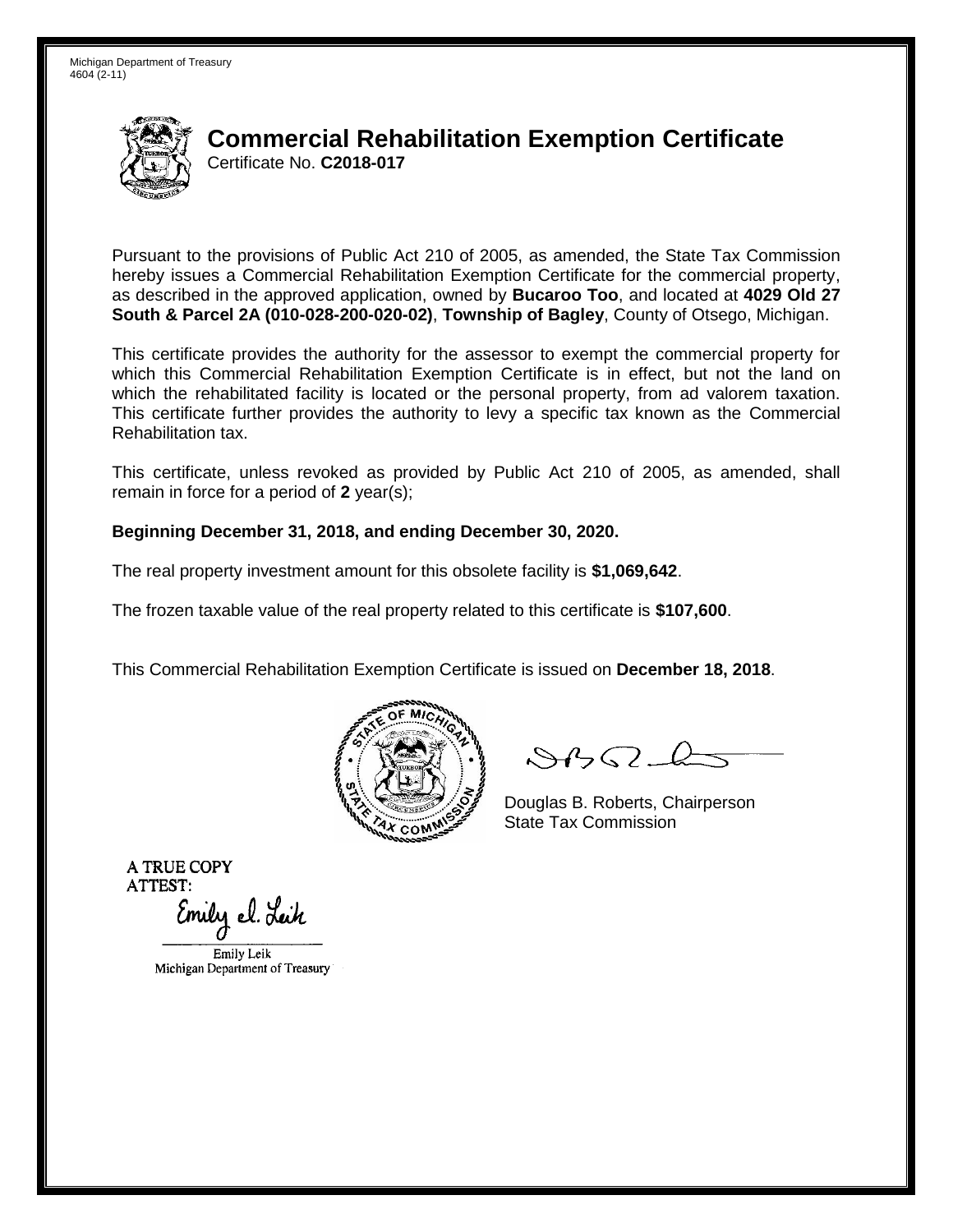

STATE OF MICHIGAN DEPARTMENT OF TREASURY LANSING

NICK A. KHOURI STATE TREASURER

December 27, 2018

Roger Basmajion Basco of Michigan Inc. 607 Shelby #400 Detroit, MI 48226

Dear Sir or Madam:

The State Tax Commission at their December 18, 2018 meeting considered and approved your application for a commercial rehabilitation project, in accordance with Public Act 210 of 2005, as amended. Enclosed is certificate number C2018-022, issued to Basco of Michigan Inc. for the project located at 44 Michigan Avenue (aka 100 Michigan Avenue), City of Detroit, Wayne County.

A party aggrieved by the issuance, refusal to issue, revocation, transfer or modification of an exemption may appeal a final decision of the State Tax Commission by filing a petition with the Michigan Tax Tribunal, www.michigan.gov/taxtrib, within 35 days. MCL 205.735a (6).

If you have any questions regarding this exemption please contact the Property Services Division at (517) 373-0675.

Sincerely,

Cather S. Free

Heather S. Frick, Executive Director State Tax Commission

Enclosure By Certified Mail cc: Charles Ericson, Assessor, City of Detroit Clerk, City of Detroit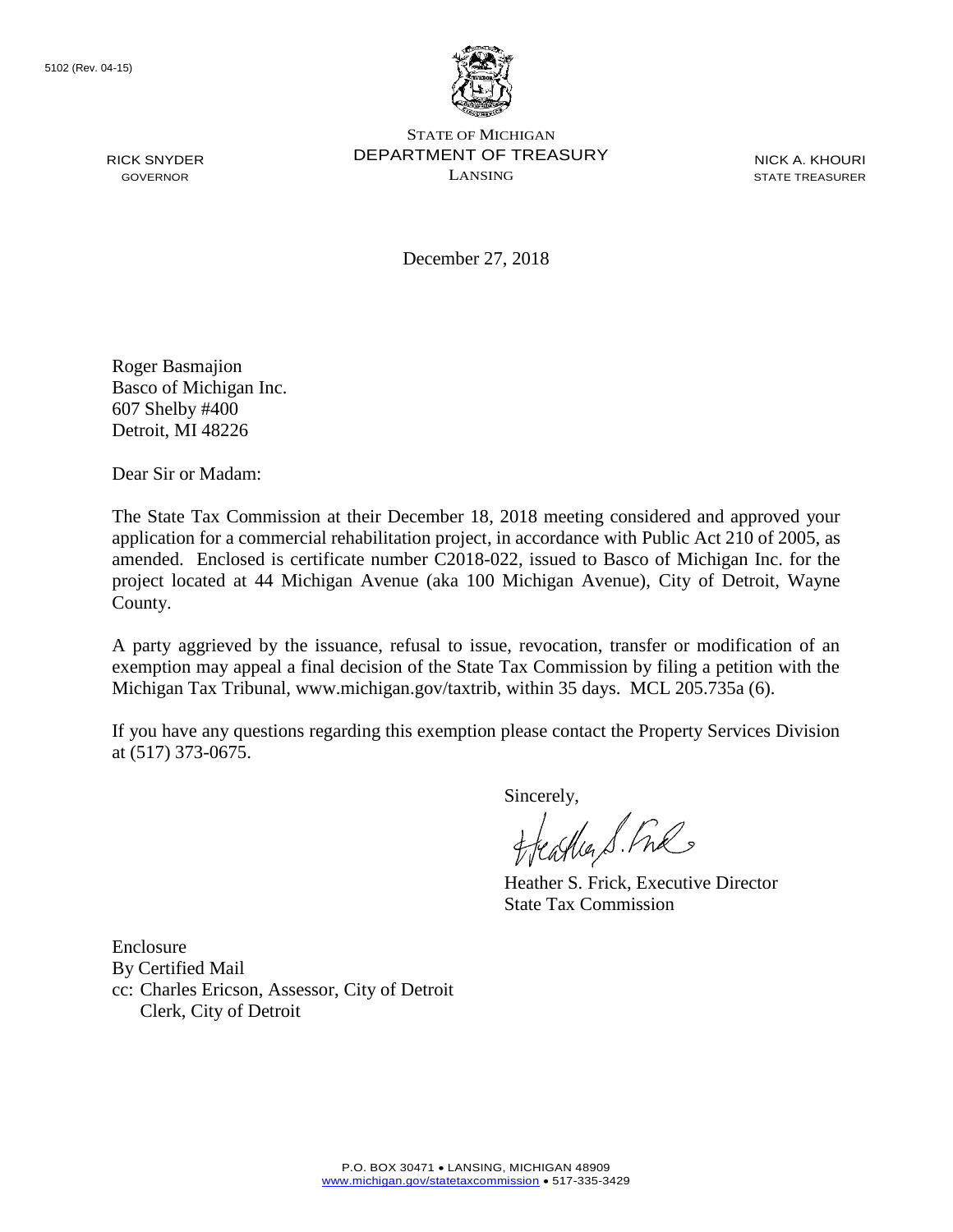

Pursuant to the provisions of Public Act 210 of 2005, as amended, the State Tax Commission hereby issues a Commercial Rehabilitation Exemption Certificate for the commercial property, as described in the approved application, owned by **Basco of Michigan Inc.**, and located at **44 Michigan Avenue (aka 100 Michigan Avenue)**, **City of Detroit**, County of Wayne, Michigan.

This certificate provides the authority for the assessor to exempt the commercial property for which this Commercial Rehabilitation Exemption Certificate is in effect, but not the land on which the rehabilitated facility is located or the personal property, from ad valorem taxation. This certificate further provides the authority to levy a specific tax known as the Commercial Rehabilitation tax.

This certificate, unless revoked as provided by Public Act 210 of 2005, as amended, shall remain in force for a period of **10** year(s);

#### **Beginning December 31, 2018, and ending December 30, 2029.**

The real property investment amount for this obsolete facility is **\$1,500,000**.

The frozen taxable value of the real property related to this certificate is **\$55,676**.

This Commercial Rehabilitation Exemption Certificate is issued on **December 18, 2018**.



 $84562-6$ 

Douglas B. Roberts, Chairperson State Tax Commission

Emily el. Leik

Emily Leik Michigan Department of Treasury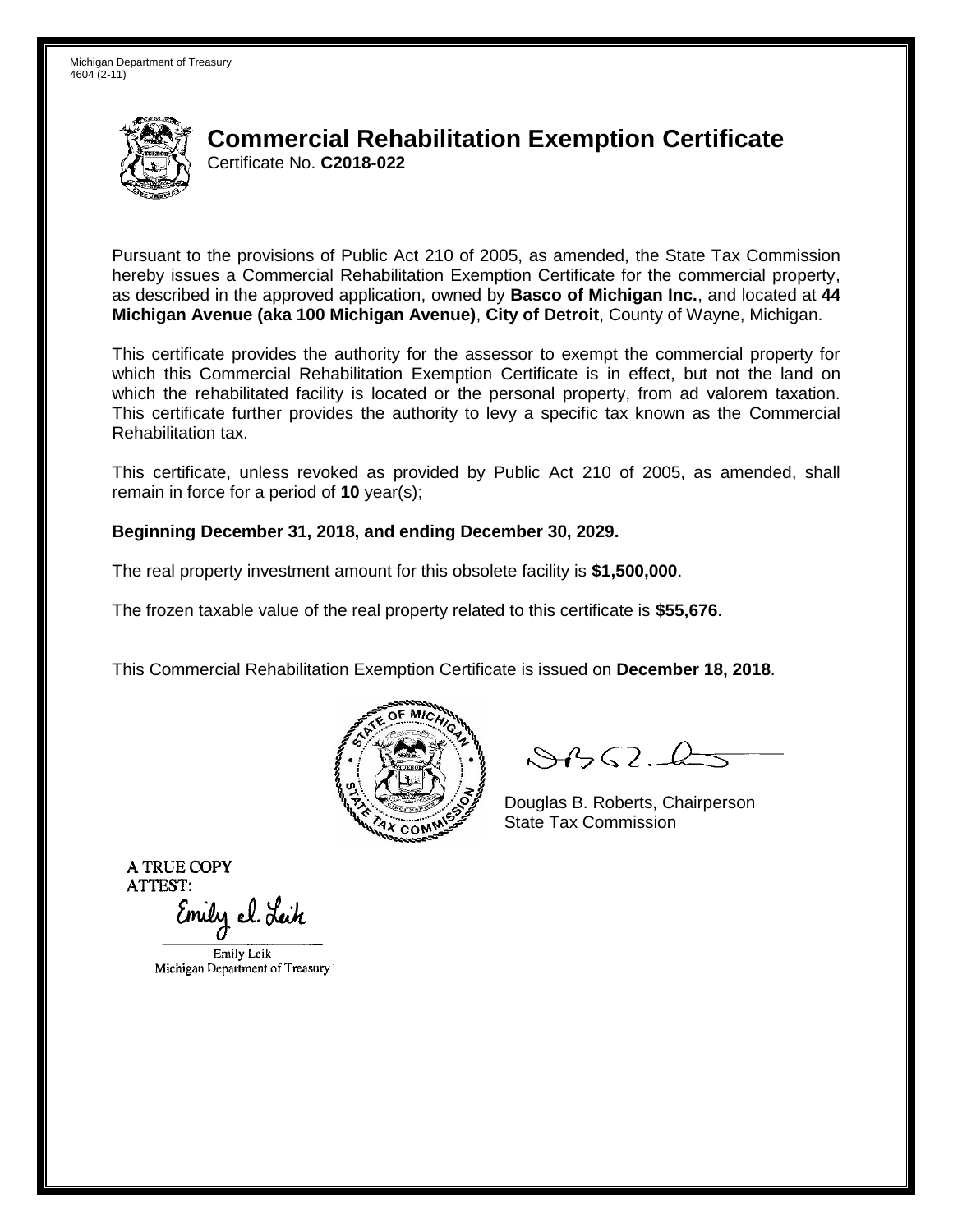

NICK A. KHOURI STATE TREASURER

December 27, 2018

Steve Bentley 1400 Webward Avenue LLC 630 Woodward Avenue Detroit, MI 48226

Dear Sir or Madam:

The State Tax Commission at their December 18, 2018 meeting considered and approved your application for a commercial rehabilitation project, in accordance with Public Act 210 of 2005, as amended. Enclosed is certificate number C2018-024, issued to 1400 Webward Avenue LLC for the project located at 1400, 1412, 1416, 1420, and 1424 Woodward and 1413 and 1431-1453 Farmer, City of Detroit, Wayne County.

A party aggrieved by the issuance, refusal to issue, revocation, transfer or modification of an exemption may appeal a final decision of the State Tax Commission by filing a petition with the Michigan Tax Tribunal, www.michigan.gov/taxtrib, within 35 days. MCL 205.735a (6).

If you have any questions regarding this exemption please contact the Property Services Division at (517) 373-0675.

Sincerely,

eagher S. Free

Heather S. Frick, Executive Director State Tax Commission

Enclosure By Certified Mail cc: Charles Ericson, Assessor, City of Detroit Clerk, City of Detroit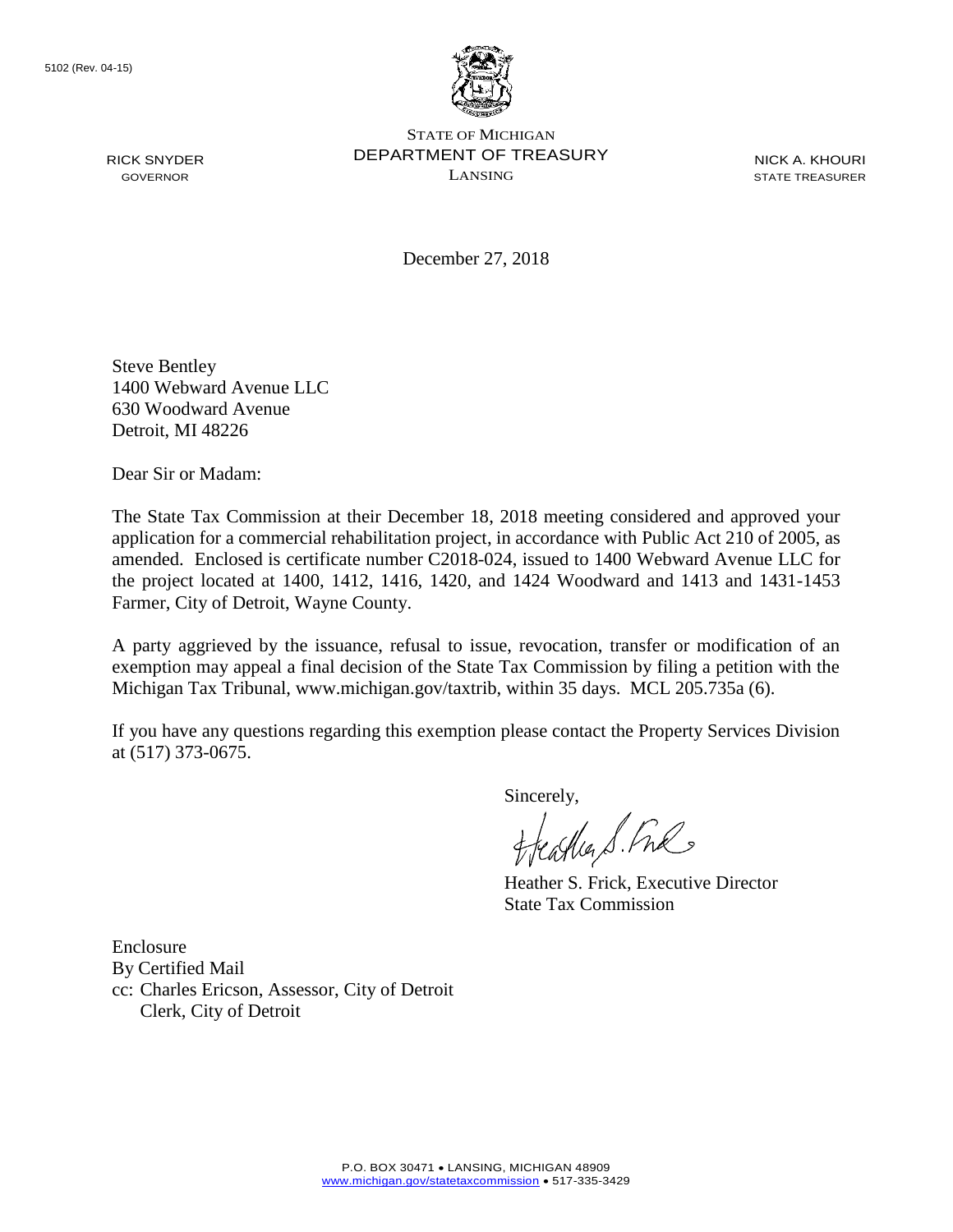

Pursuant to the provisions of Public Act 210 of 2005, as amended, the State Tax Commission hereby issues a Commercial Rehabilitation Exemption Certificate for the commercial property, as described in the approved application, owned by **1400 Webward Avenue LLC**, and located at **1400, 1412, 1416, 1420, and 1424 Woodward and 1413 and 1431-1453 Farmer**, **City of Detroit**, County of Wayne, Michigan.

This certificate provides the authority for the assessor to exempt the commercial property for which this Commercial Rehabilitation Exemption Certificate is in effect, but not the land on which the rehabilitated facility is located or the personal property, from ad valorem taxation. This certificate further provides the authority to levy a specific tax known as the Commercial Rehabilitation tax.

This certificate, unless revoked as provided by Public Act 210 of 2005, as amended, shall remain in force for a period of **10** year(s);

#### **Beginning December 31, 2018, and ending December 30, 2028.**

The real property investment amount for this obsolete facility is **\$67,000,000**.

The frozen taxable value of the real property related to this certificate is **\$240,607**.

This Commercial Rehabilitation Exemption Certificate is issued on **December 18, 2018**.



 $84562-6$ 

Douglas B. Roberts, Chairperson State Tax Commission

Emily el. Leik

Emily Leik Michigan Department of Treasury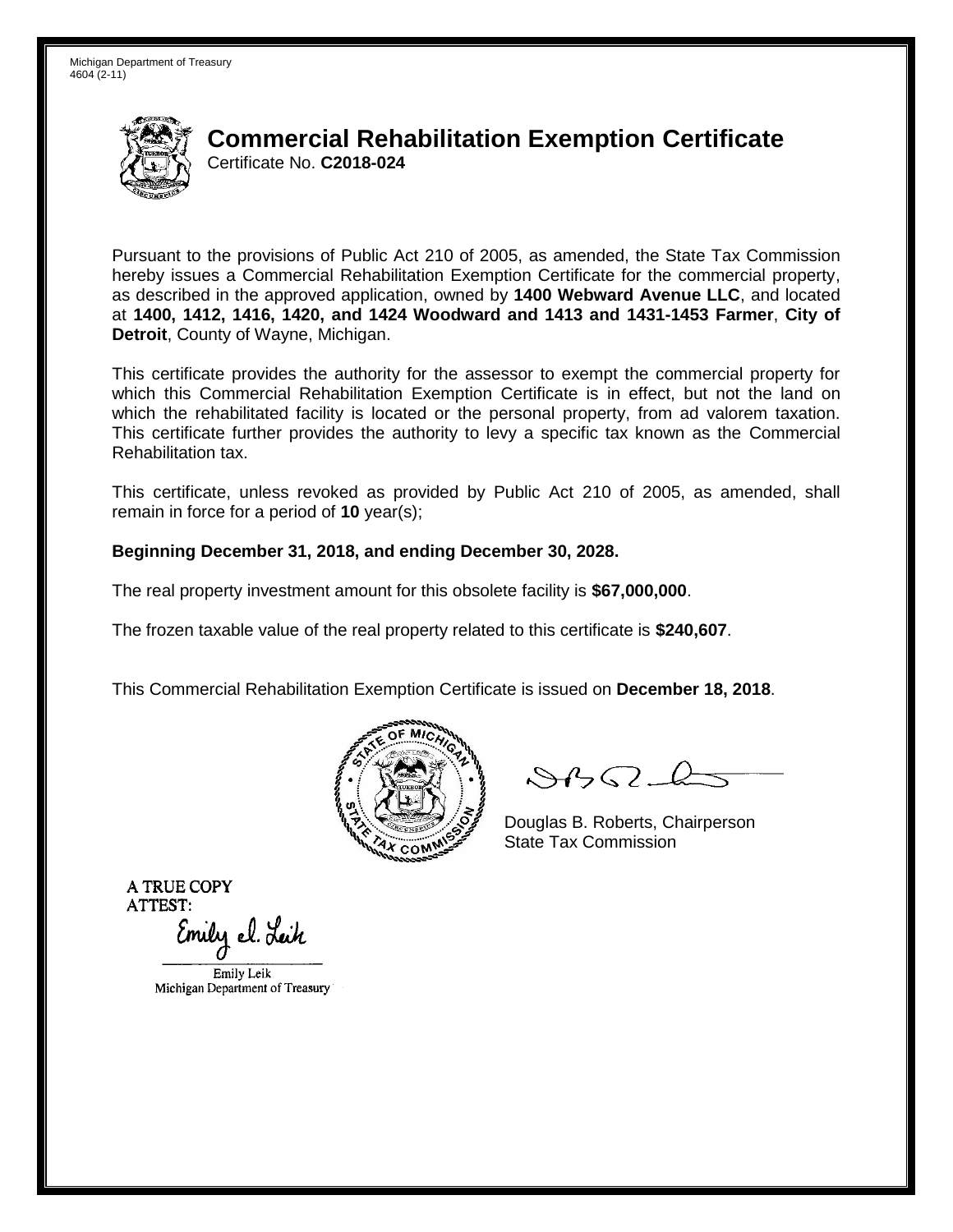

STATE OF MICHIGAN DEPARTMENT OF TREASURY LANSING

NICK A. KHOURI STATE TREASURER

December 27, 2018

Robison Pratt Springbrook Estates LLC 51 W Center Street, Suite 600 Orem, UT 84057

Dear Sir or Madam:

The State Tax Commission at their December 18, 2018 meeting considered and approved your application for a commercial rehabilitation project, in accordance with Public Act 210 of 2005, as amended. Enclosed is certificate number C2018-025, issued to Springbrook Estates LLC for the project located at 71400 Van Dyke Road, Township of Bruce, Macomb County.

A party aggrieved by the issuance, refusal to issue, revocation, transfer or modification of an exemption may appeal a final decision of the State Tax Commission by filing a petition with the Michigan Tax Tribunal, www.michigan.gov/taxtrib, within 35 days. MCL 205.735a (6).

If you have any questions regarding this exemption please contact the Property Services Division at (517) 373-0675.

Sincerely,<br>freasther S. Free

Heather S. Frick, Executive Director State Tax Commission

Enclosure By Certified Mail cc: Lisa C. Griffin, Assessor, Township of Bruce Clerk, Township of Bruce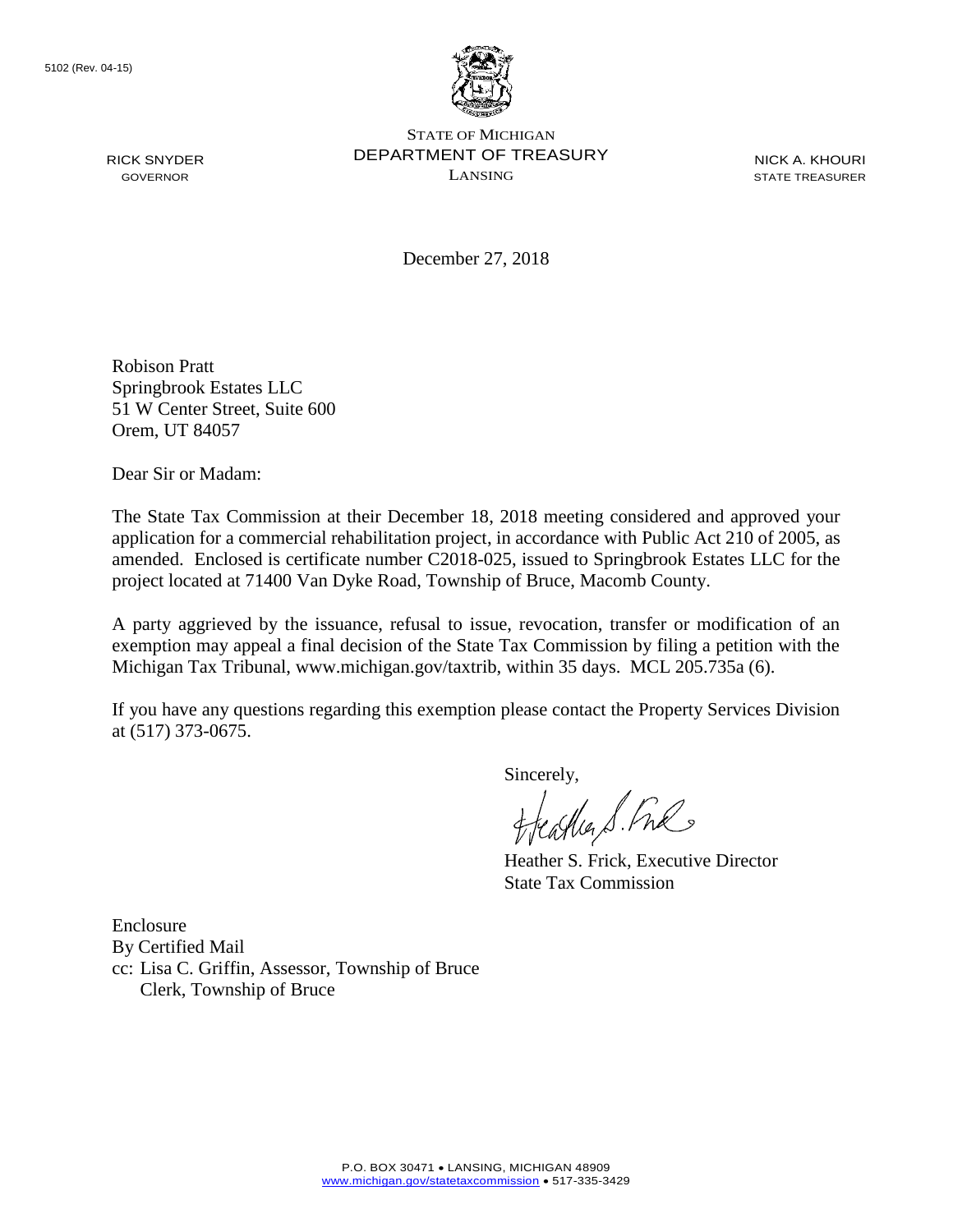

Pursuant to the provisions of Public Act 210 of 2005, as amended, the State Tax Commission hereby issues a Commercial Rehabilitation Exemption Certificate for the commercial property, as described in the approved application, owned by **Springbrook Estates LLC**, and located at **71400 Van Dyke Road**, **Township of Bruce**, County of Macomb, Michigan.

This certificate provides the authority for the assessor to exempt the commercial property for which this Commercial Rehabilitation Exemption Certificate is in effect, but not the land on which the rehabilitated facility is located or the personal property, from ad valorem taxation. This certificate further provides the authority to levy a specific tax known as the Commercial Rehabilitation tax.

This certificate, unless revoked as provided by Public Act 210 of 2005, as amended, shall remain in force for a period of **10** year(s);

#### **Beginning December 31, 2018, and ending December 30, 2028.**

The real property investment amount for this obsolete facility is **\$2,169,400**.

The frozen taxable value of the real property related to this certificate is **\$3,106,625**.

This Commercial Rehabilitation Exemption Certificate is issued on **December 18, 2018**.



 $84562-6$ 

Douglas B. Roberts, Chairperson State Tax Commission

Emily el. Leik

Emily Leik Michigan Department of Treasury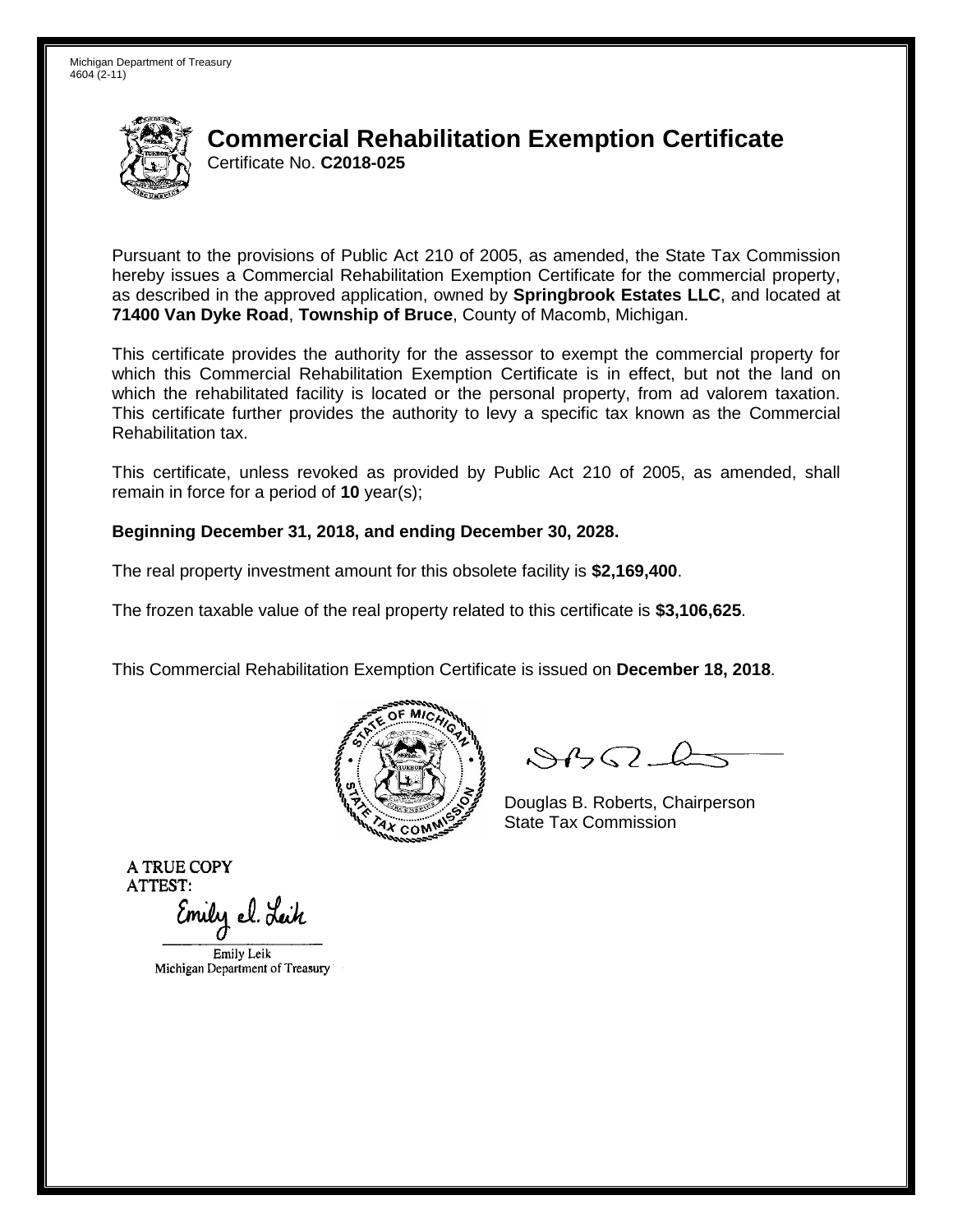

NICK A. KHOURI STATE TREASURER

December 27, 2018

David Fernelius Cheboygan Ford Land, LLC 10459 N Straits Highway Cheboygan, MI 49721

Dear Sir or Madam:

The State Tax Commission at their December 18, 2018 meeting considered and approved your application for a commercial rehabilitation project, in accordance with Public Act 210 of 2005, as amended. Enclosed is certificate number C2018-026, issued to Cheboygan Ford Land, LLC for the project located at 10459 N Straits Highway, Township of Inverness, Cheboygan County.

A party aggrieved by the issuance, refusal to issue, revocation, transfer or modification of an exemption may appeal a final decision of the State Tax Commission by filing a petition with the Michigan Tax Tribunal, www.michigan.gov/taxtrib, within 35 days. MCL 205.735a (6).

If you have any questions regarding this exemption please contact the Property Services Division at (517) 373-0675.

Sincerely,

Heather S. Fre

Heather S. Frick, Executive Director State Tax Commission

Enclosure By Certified Mail cc: Clayton M. Mcgovern, Assessor, Township of Inverness Clerk, Township of Inverness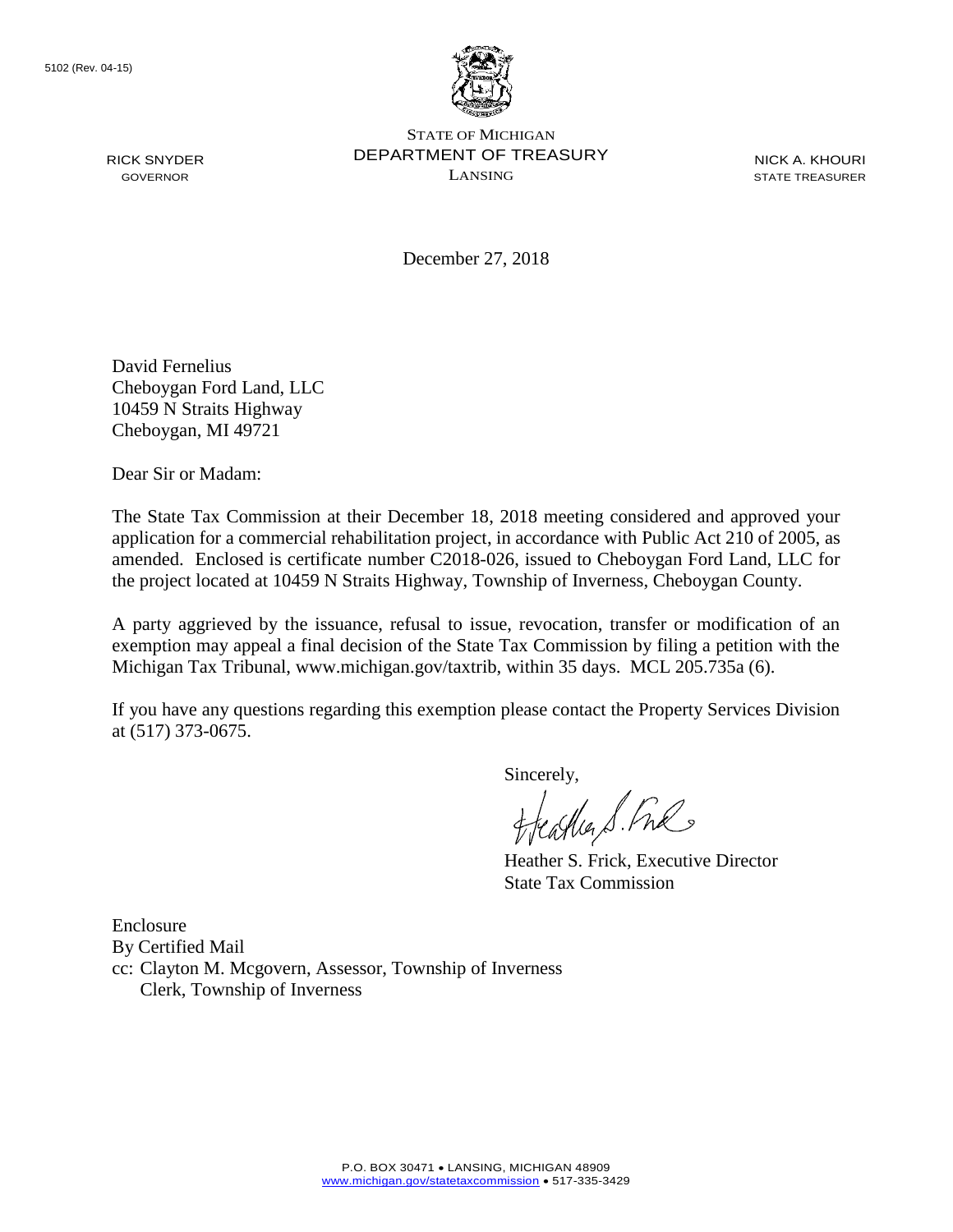

Pursuant to the provisions of Public Act 210 of 2005, as amended, the State Tax Commission hereby issues a Commercial Rehabilitation Exemption Certificate for the commercial property, as described in the approved application, owned by **Cheboygan Ford Land, LLC**, and located at **10459 N Straits Highway**, **Township of Inverness**, County of Cheboygan, Michigan.

This certificate provides the authority for the assessor to exempt the commercial property for which this Commercial Rehabilitation Exemption Certificate is in effect, but not the land on which the rehabilitated facility is located or the personal property, from ad valorem taxation. This certificate further provides the authority to levy a specific tax known as the Commercial Rehabilitation tax.

This certificate, unless revoked as provided by Public Act 210 of 2005, as amended, shall remain in force for a period of **10** year(s);

#### **Beginning December 31, 2018, and ending December 30, 2028.**

The real property investment amount for this obsolete facility is **\$2,200,000**.

The frozen taxable value of the real property related to this certificate is **\$228,343**.

This Commercial Rehabilitation Exemption Certificate is issued on **December 18, 2018**.



 $84562-6$ 

Douglas B. Roberts, Chairperson State Tax Commission

Emily el. Leik

Emily Leik Michigan Department of Treasury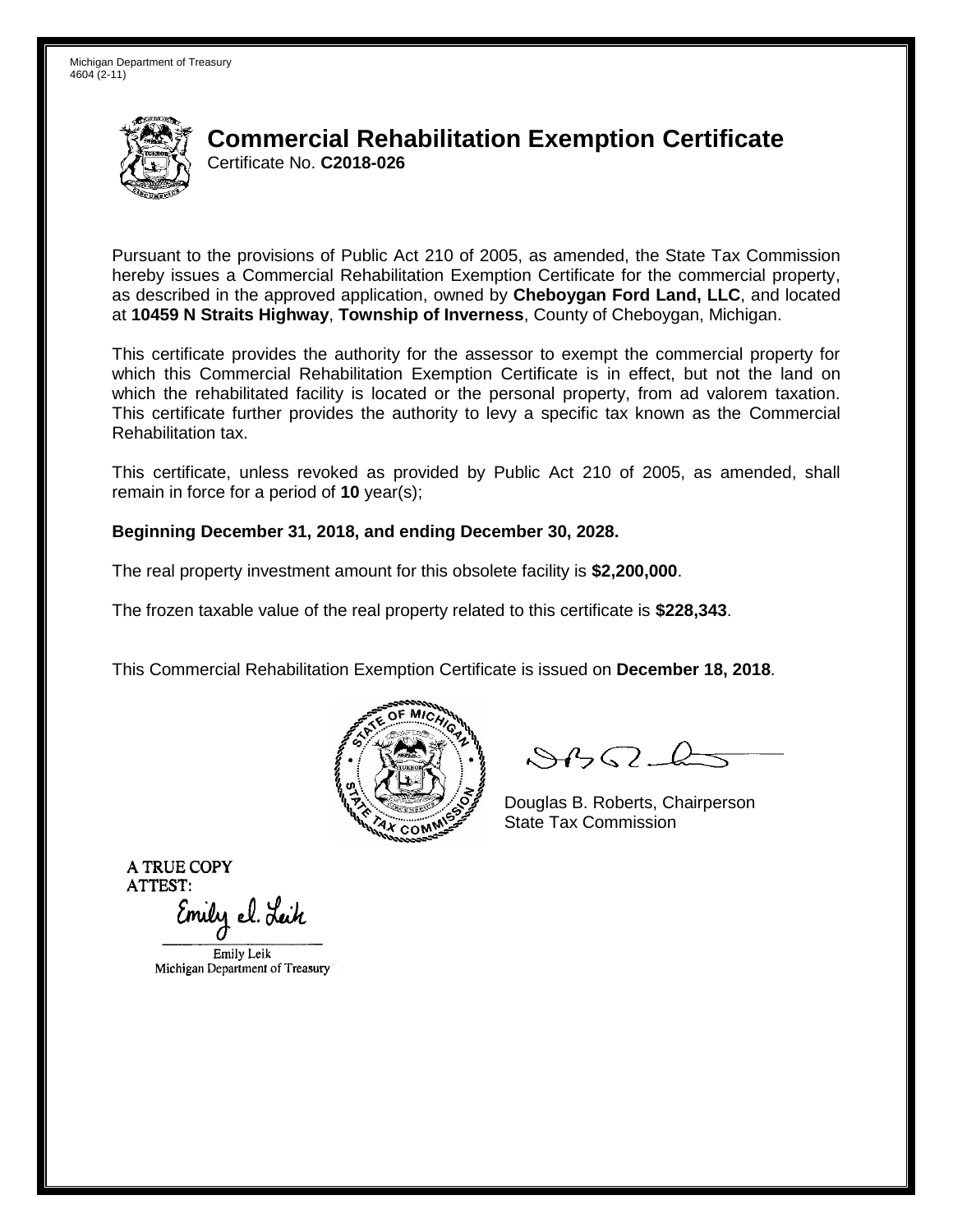

STATE OF MICHIGAN DEPARTMENT OF TREASURY LANSING

NICK A. KHOURI STATE TREASURER

December 27, 2018

Robison Pratt Orion Lakes LLC 51 W Center Street, Suite 600 Orem, UT 84057

Dear Sir or Madam:

The State Tax Commission at their December 18, 2018 meeting considered and approved your application for a commercial rehabilitation project, in accordance with Public Act 210 of 2005, as amended. Enclosed is certificate number C2018-027, issued to Orion Lakes LLC for the project located at 47 Bluebird Hill Drive, Township of Orion, Oakland County.

A party aggrieved by the issuance, refusal to issue, revocation, transfer or modification of an exemption may appeal a final decision of the State Tax Commission by filing a petition with the Michigan Tax Tribunal, www.michigan.gov/taxtrib, within 35 days. MCL 205.735a (6).

If you have any questions regarding this exemption please contact the Property Services Division at (517) 373-0675.

Sincerely,

Heather S. Fre

Heather S. Frick, Executive Director State Tax Commission

Enclosure By Certified Mail cc: David M. Hieber, Assessor, Township of Orion Clerk, Township of Orion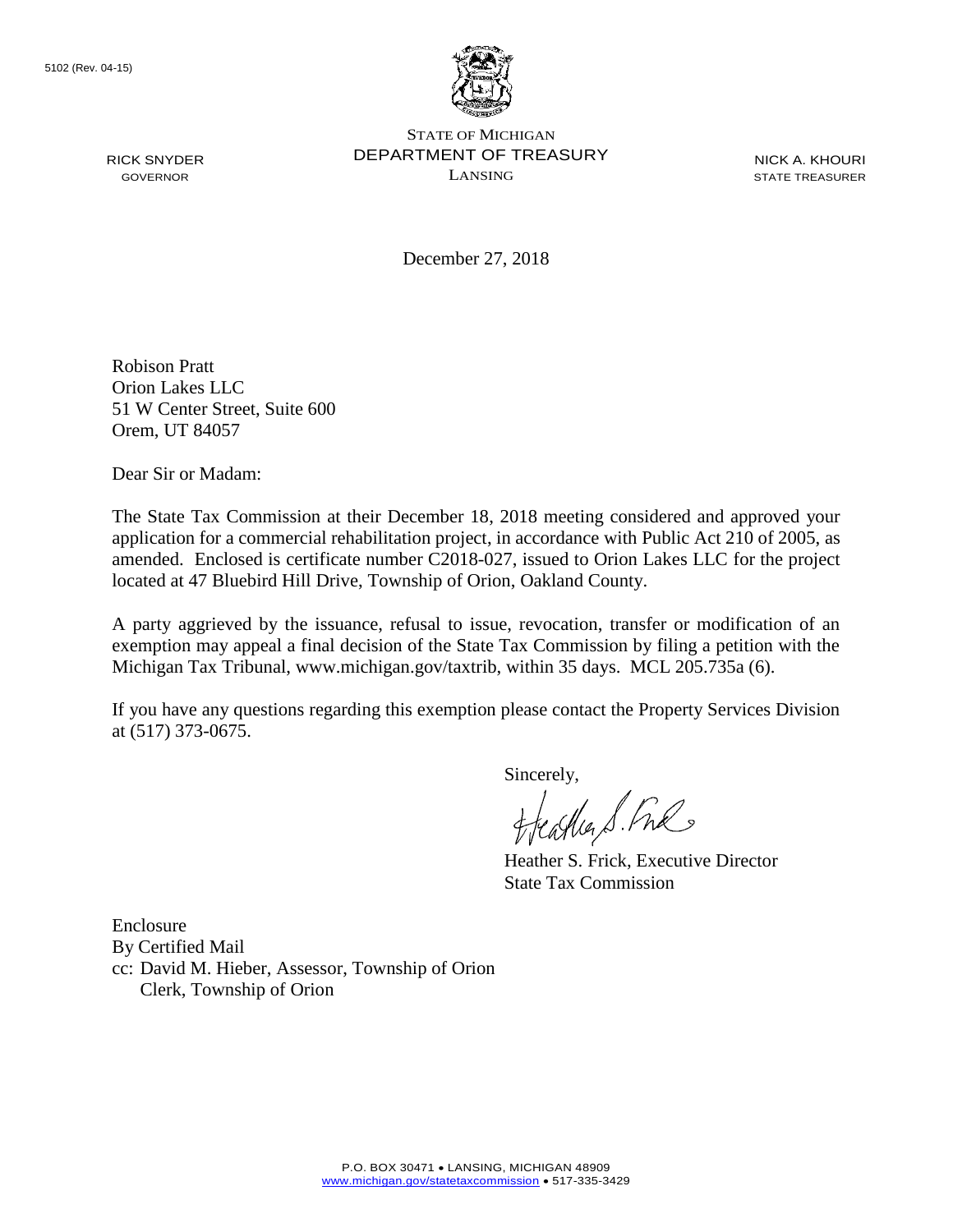

Pursuant to the provisions of Public Act 210 of 2005, as amended, the State Tax Commission hereby issues a Commercial Rehabilitation Exemption Certificate for the commercial property, as described in the approved application, owned by **Orion Lakes LLC**, and located at **47 Bluebird Hill Drive**, **Township of Orion**, County of Oakland, Michigan.

This certificate provides the authority for the assessor to exempt the commercial property for which this Commercial Rehabilitation Exemption Certificate is in effect, but not the land on which the rehabilitated facility is located or the personal property, from ad valorem taxation. This certificate further provides the authority to levy a specific tax known as the Commercial Rehabilitation tax.

This certificate, unless revoked as provided by Public Act 210 of 2005, as amended, shall remain in force for a period of **10** year(s);

#### **Beginning December 31, 2018, and ending December 30, 2028.**

The real property investment amount for this obsolete facility is **\$3,034,400**.

The frozen taxable value of the real property related to this certificate is **\$1,463,660**.

This Commercial Rehabilitation Exemption Certificate is issued on **December 18, 2018**.



 $84562-6$ 

Douglas B. Roberts, Chairperson State Tax Commission

Emily el. Leik

Emily Leik Michigan Department of Treasury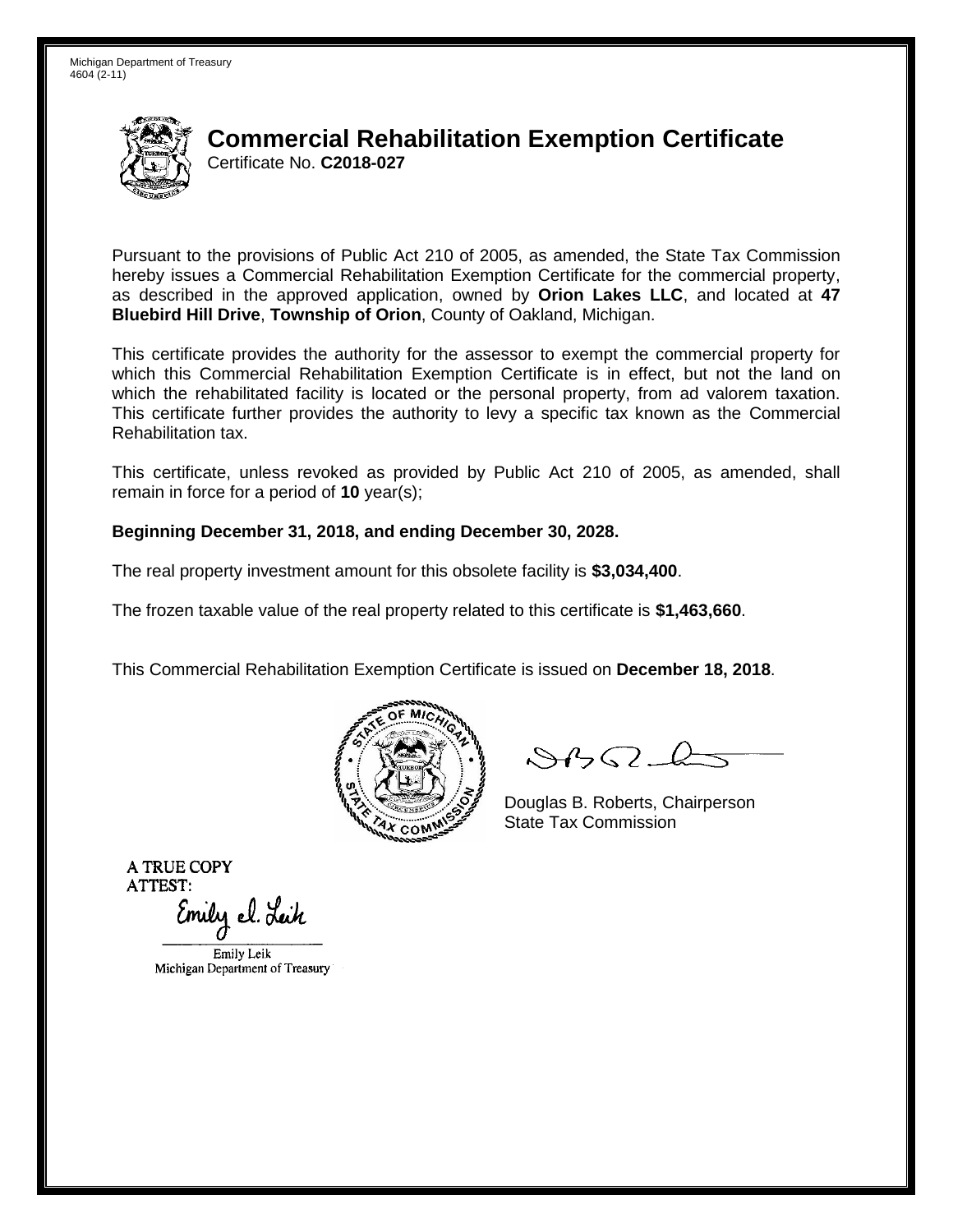

STATE OF MICHIGAN DEPARTMENT OF TREASURY LANSING

NICK A. KHOURI STATE TREASURER

December 27, 2018

Arie Leibovitz Summit 327 LLC 29355 Northwestern Hwy, Suite 301 Southfield, MI 48304

Dear Sir or Madam:

The State Tax Commission at their December 18, 2018 meeting considered and approved your application for a commercial rehabilitation project, in accordance with Public Act 210 of 2005, as amended. Enclosed is certificate number C2018-028, issued to Summit 327 LLC for the project located at 201, 205, and 327 N Telegraph and 330 Summit, Township of Waterford, Oakland County.

A party aggrieved by the issuance, refusal to issue, revocation, transfer or modification of an exemption may appeal a final decision of the State Tax Commission by filing a petition with the Michigan Tax Tribunal, www.michigan.gov/taxtrib, within 35 days. MCL 205.735a (6).

If you have any questions regarding this exemption please contact the Property Services Division at (517) 373-0675.

Sincerely,

casher S. Free

Heather S. Frick, Executive Director State Tax Commission

Enclosure By Certified Mail cc: Paula J. Hannah-Moore, Assessor, Township of Waterford Clerk, Township of Waterford